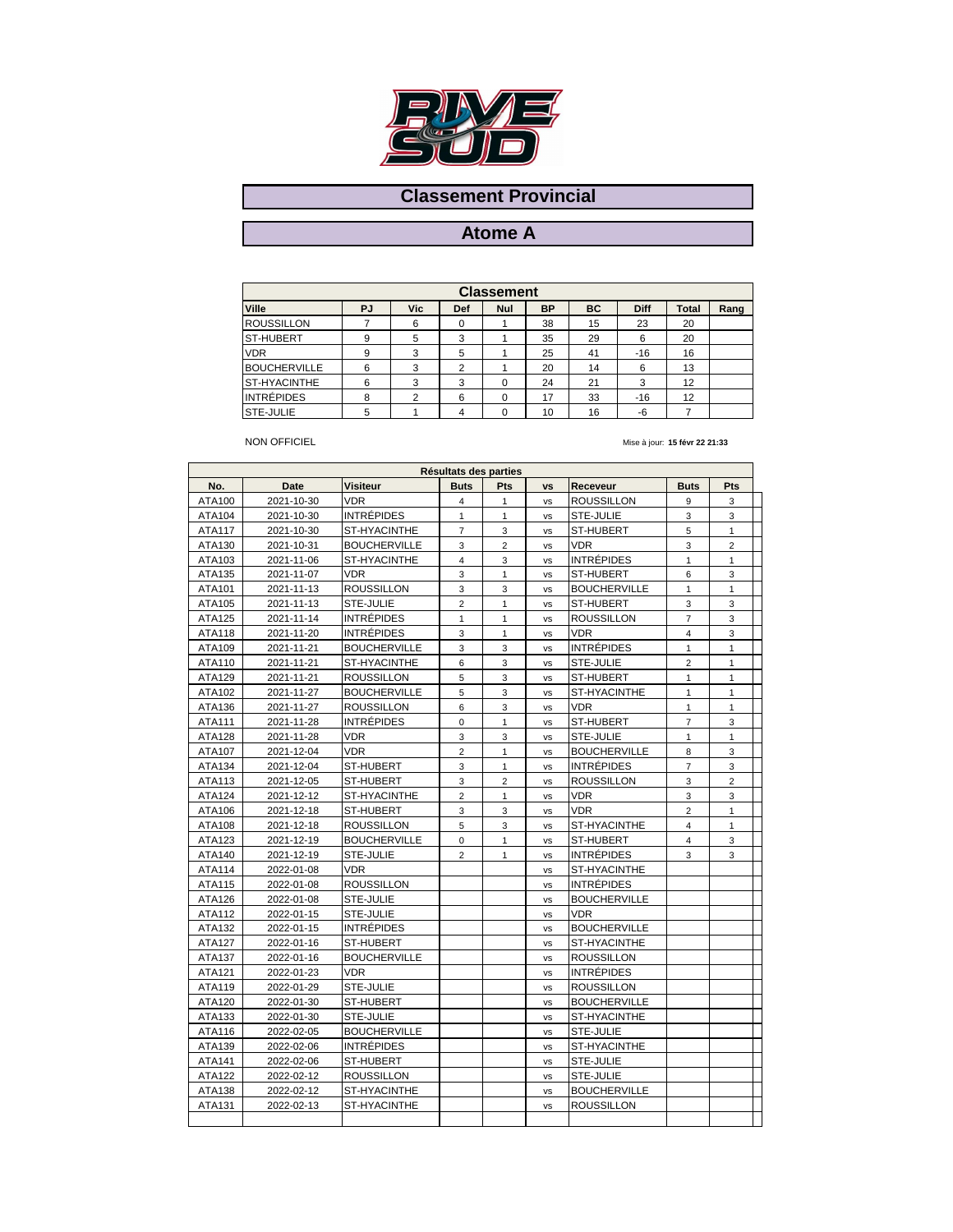

# **Atome B**

| <b>Classement</b>   |    |     |            |            |           |           |             |              |      |  |  |  |
|---------------------|----|-----|------------|------------|-----------|-----------|-------------|--------------|------|--|--|--|
| <b>Ville</b>        | PJ | Vic | <b>Def</b> | <b>Nul</b> | <b>BP</b> | <b>BC</b> | <b>Diff</b> | <b>Total</b> | Rang |  |  |  |
| <b>LONGUEUIL</b>    | 5  | 5   |            |            | 28        | 8         | 20          | 15           |      |  |  |  |
| <b>ROUSSILLON</b>   | 6  | 4   |            |            | 29        | 15        | 14          | 14           |      |  |  |  |
| <b>ST-HYACINTHE</b> | 5  | 4   |            |            | 30        | 12        | 18          | 13           |      |  |  |  |
| <b>BOUCHERVILLE</b> | 5  | っ   | 3          |            | 17        | 22        | -5          | 9            |      |  |  |  |
| STE-JULIE           | 5  |     | 4          |            | 14        | 33        | $-19$       |              |      |  |  |  |
| <b>INTRÉPIDES</b>   | 6  | 0   | 6          |            | 15        | 43        | $-28$       | 6            |      |  |  |  |

NON OFFICIEL

| Résultats des parties |             |                     |                |              |           |                     |                |              |  |  |  |  |
|-----------------------|-------------|---------------------|----------------|--------------|-----------|---------------------|----------------|--------------|--|--|--|--|
| No.                   | <b>Date</b> | <b>Visiteur</b>     | <b>Buts</b>    | Pts          | <b>VS</b> | <b>Receveur</b>     | <b>Buts</b>    | Pts          |  |  |  |  |
| ATB214                | 2021-10-30  | <b>LONGUEUIL</b>    | 11             | 3            | <b>VS</b> | <b>INTRÉPIDES</b>   | 2              | 1            |  |  |  |  |
| ATB212                | 2021-11-07  | <b>ST-HYACINTHE</b> | $\overline{7}$ | 3            | <b>VS</b> | <b>BOUCHERVILLE</b> | 0              | 1            |  |  |  |  |
| ATB228                | 2021-11-13  | <b>ROUSSILLON</b>   | $\overline{2}$ | $\mathbf{1}$ | <b>VS</b> | <b>BOUCHERVILLE</b> | 3              | 3            |  |  |  |  |
| ATB209                | 2021-11-20  | <b>BOUCHERVILLE</b> | 8              | 3            | <b>VS</b> | <b>INTRÉPIDES</b>   | 5              | 1            |  |  |  |  |
| ATB208                | 2021-11-21  | <b>LONGUEUIL</b>    | 3              | 3            | <b>VS</b> | <b>ROUSSILLON</b>   | $\overline{2}$ | 1            |  |  |  |  |
| ATB225                | 2021-11-21  | <b>STE-JULIE</b>    | 3              | $\mathbf{1}$ | <b>VS</b> | <b>ST-HYACINTHE</b> | 9              | 3            |  |  |  |  |
| ATB206                | 2021-11-27  | ST-HYACINTHE        | $\overline{2}$ | $\mathbf{1}$ | <b>VS</b> | <b>LONGUEUIL</b>    | 4              | 3            |  |  |  |  |
| ATB233                | 2021-11-27  | <b>BOUCHERVILLE</b> | $\overline{4}$ | $\mathbf{1}$ | <b>VS</b> | <b>ROUSSILLON</b>   | 5              | 3            |  |  |  |  |
| ATB213                | 2021-11-28  | <b>STE-JULIE</b>    | $\overline{4}$ | $\mathbf{1}$ | <b>VS</b> | <b>ROUSSILLON</b>   | $\overline{7}$ | 3            |  |  |  |  |
| ATB211                | 2021-12-04  | INTRÉPIDES          | $\overline{4}$ | $\mathbf{1}$ | <b>VS</b> | <b>STE-JULIE</b>    | 5              | 3            |  |  |  |  |
| ATB234                | 2021-12-05  | <b>ROUSSILLON</b>   | $\overline{7}$ | 3            | <b>VS</b> | <b>INTRÉPIDES</b>   | 0              | 1            |  |  |  |  |
| ATB224                | 2021-12-11  | ST-HYACINTHE        | 5              | 3            | <b>VS</b> | <b>INTRÉPIDES</b>   | 4              | 1            |  |  |  |  |
| ATB230                | 2021-12-12  | ST-HYACINTHE        | $\overline{7}$ | 3            | <b>VS</b> | <b>ISTE-JULIE</b>   | $\mathbf{1}$   | $\mathbf{1}$ |  |  |  |  |
| ATB216                | 2021-12-18  | <b>ROUSSILLON</b>   | 6              | 3            | <b>VS</b> | <b>STE-JULIE</b>    | $\mathbf{1}$   | $\mathbf{1}$ |  |  |  |  |
| ATB232                | 2021-12-18  | <b>LONGUEUIL</b>    | 3              | 3            | <b>VS</b> | <b>BOUCHERVILLE</b> | $\overline{2}$ | $\mathbf{1}$ |  |  |  |  |
| ATB217                | 2021-12-19  | <b>INTRÉPIDES</b>   | 0              | $\mathbf{1}$ | <b>VS</b> | LONGUEUIL           | $\overline{7}$ | 3            |  |  |  |  |
| ATB210                | 2022-01-08  | <b>ROUSSILLON</b>   |                |              | <b>VS</b> | <b>ST-HYACINTHE</b> |                |              |  |  |  |  |
| ATB226                | 2022-01-08  | <b>LONGUEUIL</b>    |                |              | <b>VS</b> | STE-JULIE           |                |              |  |  |  |  |
| ATB207                | 2022-01-09  | <b>STE-JULIE</b>    |                |              | <b>VS</b> | <b>BOUCHERVILLE</b> |                |              |  |  |  |  |
| ATB222                | 2022-01-09  | <b>ROUSSILLON</b>   |                |              | <b>VS</b> | <b>LONGUEUIL</b>    |                |              |  |  |  |  |
| ATB235                | 2022-01-09  | <b>INTRÉPIDES</b>   |                |              | <b>VS</b> | <b>ST-HYACINTHE</b> |                |              |  |  |  |  |
| ATB215                | 2022-01-16  | <b>BOUCHERVILLE</b> |                |              | <b>VS</b> | <b>ST-HYACINTHE</b> |                |              |  |  |  |  |
| ATB231                | 2022-01-16  | <b>STE-JULIE</b>    |                |              | <b>VS</b> | <b>LONGUEUIL</b>    |                |              |  |  |  |  |
| ATB219                | 2022-01-23  | STE-JULIE           |                |              | <b>VS</b> | <b>INTRÉPIDES</b>   |                |              |  |  |  |  |
| ATB218                | 2022-01-30  | ST-HYACINTHE        |                |              | <b>VS</b> | <b>ROUSSILLON</b>   |                |              |  |  |  |  |
| ATB227                | 2022-01-30  | <b>BOUCHERVILLE</b> |                |              | <b>VS</b> | <b>LONGUEUIL</b>    |                |              |  |  |  |  |
| ATB220                | 2022-02-06  | <b>LONGUEUIL</b>    |                |              | <b>VS</b> | ST-HYACINTHE        |                |              |  |  |  |  |
| ATB223                | 2022-02-06  | <b>INTRÉPIDES</b>   |                |              | <b>VS</b> | <b>BOUCHERVILLE</b> |                |              |  |  |  |  |
| ATB229                | 2022-02-12  | <b>INTRÉPIDES</b>   |                |              | <b>VS</b> | <b>ROUSSILLON</b>   |                |              |  |  |  |  |
| ATB221                | 2022-02-13  | <b>BOUCHERVILLE</b> |                |              | <b>VS</b> | <b>STE-JULIE</b>    |                |              |  |  |  |  |
|                       |             |                     |                |              |           |                     |                |              |  |  |  |  |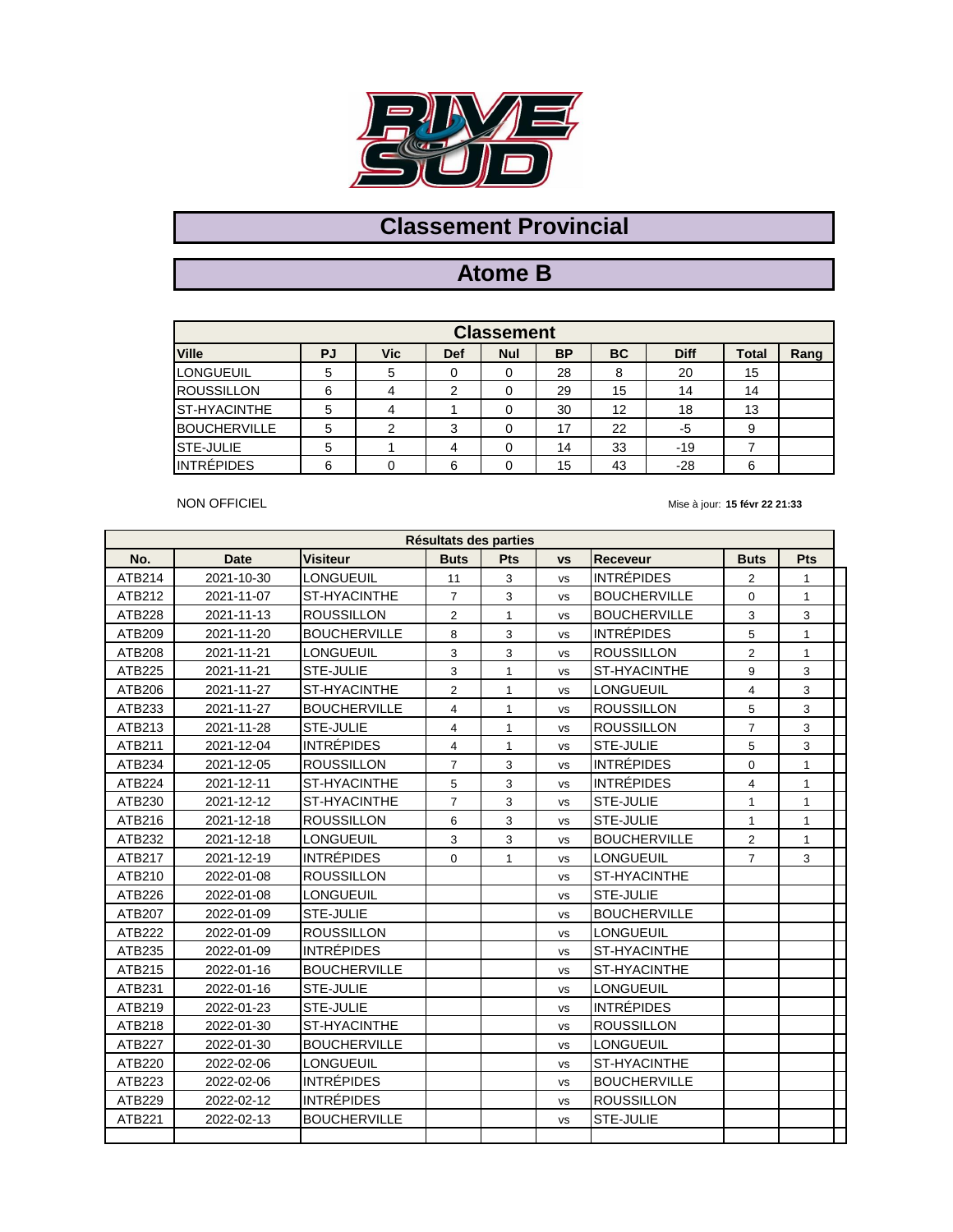

### **Benjamine B**

| <b>Classement</b>     |                |            |     |            |           |    |             |              |      |  |  |  |
|-----------------------|----------------|------------|-----|------------|-----------|----|-------------|--------------|------|--|--|--|
| <b>Ville</b>          | PJ             | <b>Vic</b> | Def | <b>Nul</b> | <b>BP</b> | BC | <b>Diff</b> | <b>Total</b> | Rang |  |  |  |
| <b>VDR</b>            | 5              | 4          |     | $\Omega$   | 22        | 10 | 12          | 13           |      |  |  |  |
| <b>INTRÉPIDES</b>     | 6              | 3          | 2   |            | 28        | 21 |             | 13           |      |  |  |  |
| <b>ST-HUBERT</b>      | 5              | 3          | 2   | $\Omega$   | 15        | 16 | $-1$        | 11           |      |  |  |  |
| <b>BOUCHERVILLE 1</b> | $\overline{4}$ | 3          |     | $\Omega$   | 16        | 13 | 3           | 10           |      |  |  |  |
| <b>BOUCHERVILLE 2</b> | $\overline{4}$ | 2          |     |            | 20        | 11 | 9           | 9            |      |  |  |  |
| <b>LONGUEUIL</b>      | 5              | 2          | 3   | $\Omega$   | 15        | 19 | $-4$        | 9            |      |  |  |  |
| <b>ROUSSILLON</b>     | 4              | 2          | 2   | $\Omega$   | 18        | 13 | 5           | 8            |      |  |  |  |
| <b>ST-HYACINTHE</b>   | 4              | $\Omega$   | 4   | $\Omega$   | 8         | 21 | $-13$       | 4            |      |  |  |  |
| <b>STE-JULIE</b>      | 3              | 0          | 3   | $\Omega$   | 8         | 26 | $-18$       | 3            |      |  |  |  |

#### NON OFFICIEL

| No.           | Date       | Visiteur              | <b>Buts</b>    | <b>Pts</b>     | <b>VS</b> | Receveur              | <b>Buts</b>    | <b>Pts</b>     |  |
|---------------|------------|-----------------------|----------------|----------------|-----------|-----------------------|----------------|----------------|--|
| <b>BEB200</b> | 2021-10-30 | STE-JULIE             | 2              | $\mathbf{1}$   | <b>VS</b> | ST-HUBERT             | 6              | 3              |  |
| <b>BEB202</b> | 2021-10-30 | VDR.                  | $\overline{7}$ | 3              | <b>VS</b> | <b>BOUCHERVILLE 1</b> | $\mathbf{1}$   | $\mathbf{1}$   |  |
| <b>BEB206</b> | 2021-10-30 | <b>BOUCHERVILLE 2</b> | $\overline{2}$ | $\overline{2}$ | <b>VS</b> | <b>INTRÉPIDES</b>     | 2              | $\overline{2}$ |  |
| <b>BEB204</b> | 2021-10-31 | ST-HYACINTHE          | $\overline{2}$ | 1              | <b>VS</b> | LONGUEUIL             | 5              | 3              |  |
| <b>BEB207</b> | 2021-11-06 | <b>INTRÉPIDES</b>     | $\overline{4}$ | 3              | <b>VS</b> | <b>ROUSSILLON</b>     | 2              | $\mathbf{1}$   |  |
| <b>BEB201</b> | 2021-11-07 | ST-HUBERT             | $\mathbf{1}$   | $\mathbf{1}$   | <b>VS</b> | <b>VDR</b>            | $\overline{4}$ | 3              |  |
| <b>BEB203</b> | 2021-11-07 | <b>BOUCHERVILLE 1</b> | $\overline{4}$ | 3              | <b>VS</b> | ST-HYACINTHE          | $\overline{2}$ | $\mathbf{1}$   |  |
| <b>BEB205</b> | 2021-11-13 | <b>LONGUEUIL</b>      | 1              | $\mathbf{1}$   | <b>VS</b> | <b>BOUCHERVILLE 2</b> | 5              | 3              |  |
| <b>BEB210</b> | 2021-11-20 | ST-HUBERT             | $\mathbf{1}$   | $\mathbf{1}$   | <b>VS</b> | <b>BOUCHERVILLE 1</b> | 5              | $\overline{3}$ |  |
| <b>BEB214</b> | 2021-11-20 | <b>LONGUEUIL</b>      | $\overline{2}$ | $\mathbf{1}$   | <b>VS</b> | <b>INTRÉPIDES</b>     | 5              | 3              |  |
| <b>BEB215</b> | 2021-11-20 | <b>BOUCHERVILLE 2</b> | $\overline{4}$ | $\mathbf{1}$   | <b>VS</b> | <b>ROUSSILLON</b>     | 5              | 3              |  |
| <b>BEB211</b> | 2021-11-21 | <b>VDR</b>            | 3              | 3              | VS        | ST-HYACINTHE          | $\mathbf{1}$   | $\mathbf{1}$   |  |
| <b>BEB213</b> | 2021-11-27 | ST-HYACINTHE          | 3              | $\mathbf{1}$   | <b>VS</b> | <b>BOUCHERVILLE 2</b> | 9              | 3              |  |
| <b>BEB217</b> | 2021-11-27 | <b>ROUSSILLON</b>     | $\overline{2}$ | $\mathbf{1}$   | <b>VS</b> | ST-HUBERT             | 3              | 3              |  |
| <b>BEB234</b> | 2021-11-27 | <b>INTRÉPIDES</b>     | 3              | $\mathbf{1}$   | <b>VS</b> | <b>VDR</b>            | $\overline{7}$ | 3              |  |
| <b>BEB212</b> | 2021-11-28 | <b>BOUCHERVILLE 1</b> | 6              | 3              | vs        | <b>LONGUEUIL</b>      | 3              | $\mathbf{1}$   |  |
| <b>BEB216</b> | 2021-12-05 | <b>INTRÉPIDES</b>     | 11             | 3              | vs        | STE-JULIE             | $\overline{4}$ | $\mathbf{1}$   |  |
| <b>BEB221</b> | 2021-12-05 | <b>BOUCHERVILLE 1</b> |                |                | vs        | <b>BOUCHERVILLE 2</b> |                |                |  |
| <b>BEB220</b> | 2021-12-12 | <b>VDR</b>            | $\mathbf{1}$   | $\mathbf{1}$   | <b>VS</b> | <b>LONGUEUIL</b>      | $\overline{4}$ | 3              |  |
| <b>BEB225</b> | 2021-12-18 | <b>INTRÉPIDES</b>     | 3              | 1              | vs        | ST-HUBERT             | $\overline{4}$ | 3              |  |
| <b>BEB208</b> | 2021-12-19 | <b>ROUSSILLON</b>     | 9              | 3              | <b>VS</b> | STE-JULIE             | $\overline{2}$ | $\mathbf{1}$   |  |
| <b>BEB247</b> | 2022-01-06 | <b>VDR</b>            |                |                | <b>VS</b> | ROUSSILLON            |                |                |  |
| <b>BEB222</b> | 2022-01-08 | ST-HYACINTHE          |                |                | <b>VS</b> | <b>INTRÉPIDES</b>     |                |                |  |
| <b>BEB239</b> | 2022-01-08 | <b>BOUCHERVILLE 1</b> |                |                | <b>VS</b> | <b>ROUSSILLON</b>     |                |                |  |
| BEB218        | 2022-01-09 | STE-JULIE             |                |                | <b>VS</b> | <b>BOUCHERVILLE 1</b> |                |                |  |
| <b>BEB231</b> | 2022-01-09 | ST-HYACINTHE          |                |                | <b>VS</b> | <b>ROUSSILLON</b>     |                |                |  |
| <b>BEB249</b> | 2022-01-15 | ST-HYACINTHE          |                |                | <b>VS</b> | ST-HUBERT             |                |                |  |
| <b>BEB223</b> | 2022-01-16 | <b>LONGUEUIL</b>      |                |                | <b>VS</b> | <b>ROUSSILLON</b>     |                |                |  |
| <b>BEB209</b> | 2022-01-29 | STE-JULIE             |                |                | <b>VS</b> | <b>VDR</b>            |                |                |  |
| BEB236        | 2022-01-30 | STE-JULIE             |                |                | <b>VS</b> | LONGUEUIL             |                |                |  |
| <b>BEB242</b> | 2022-01-30 | <b>BOUCHERVILLE 2</b> |                |                | <b>VS</b> | <b>VDR</b>            |                |                |  |
| <b>BEB230</b> | 2022-02-05 | <b>BOUCHERVILLE 1</b> |                |                | <b>VS</b> | <b>INTRÉPIDES</b>     |                |                |  |
| <b>BEB241</b> | 2022-02-05 | <b>LONGUEUIL</b>      |                |                | <b>VS</b> | ST-HUBERT             |                |                |  |
| <b>BEB237</b> | 2022-02-06 | ST-HUBERT             |                |                | <b>VS</b> | <b>BOUCHERVILLE 2</b> |                |                |  |
| <b>BEB245</b> | 2022-02-12 | STE-JULIE             |                |                | <b>VS</b> | <b>BOUCHERVILLE 2</b> |                |                |  |
| <b>BEB227</b> | 2022-02-13 | STE-JULIE             |                |                | <b>VS</b> | ST-HYACINTHE          |                |                |  |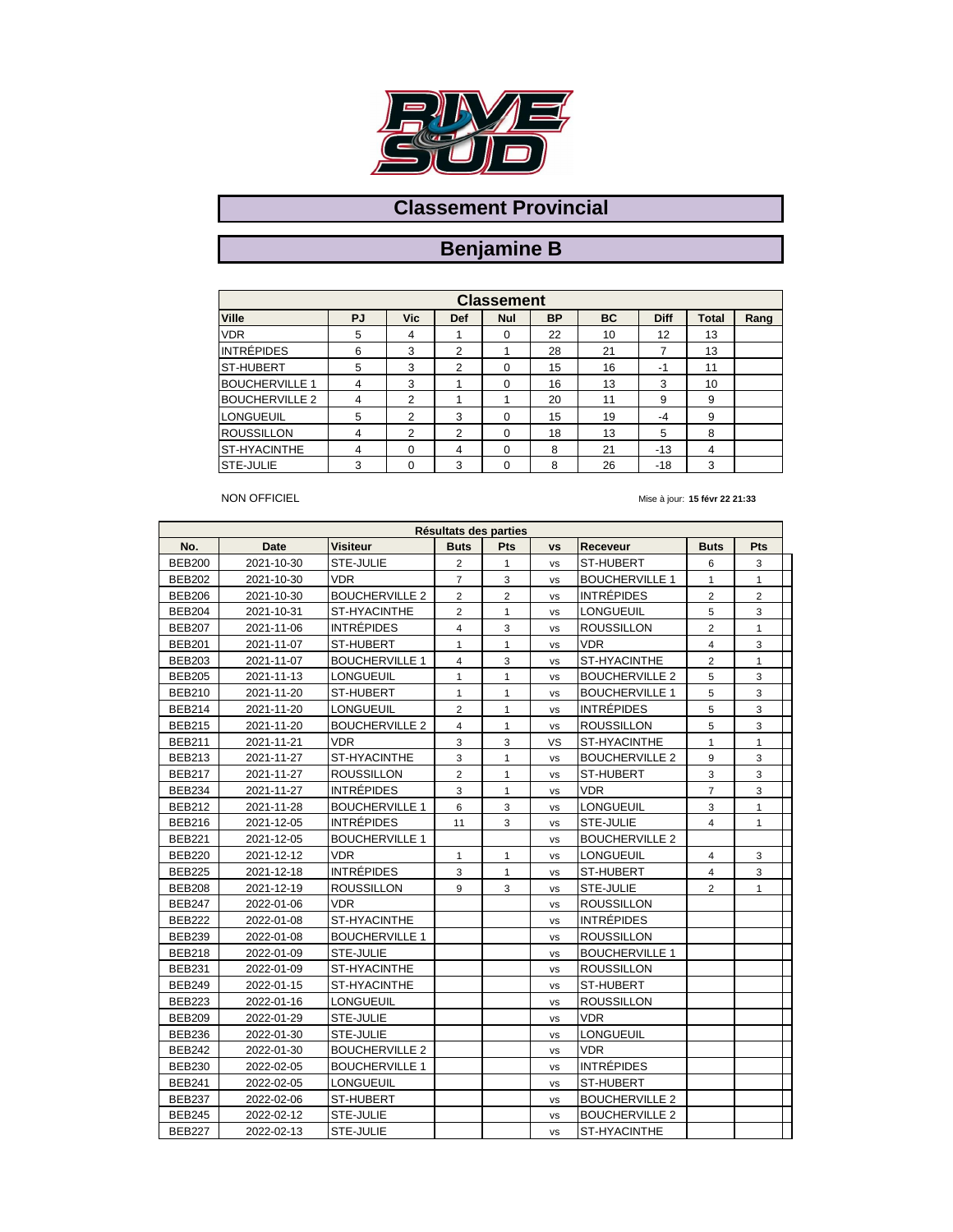

# **Junior B**

| <b>Classement</b> |    |     |     |            |           |    |             |       |      |  |  |  |
|-------------------|----|-----|-----|------------|-----------|----|-------------|-------|------|--|--|--|
| <b>Ville</b>      | PJ | Vic | Def | <b>Nul</b> | <b>BP</b> | BC | <b>Diff</b> | Total | Rang |  |  |  |
| <b>ST-HUBERT</b>  |    | 8   |     |            | 45        | 13 | 32          | 24    |      |  |  |  |
| <b>VDR</b>        |    | 3   |     |            | 21        | 21 |             | 15    |      |  |  |  |
| <b>INTRÉPIDES</b> | 6  |     | ົ   |            | 11        |    |             | 14    |      |  |  |  |
| <b>ROUSSILLON</b> |    | っ   |     |            | 14        | 28 | -14         | 12    |      |  |  |  |
| <b>STE-JULIE</b>  |    |     |     |            | 10        | 32 | $-22$       |       |      |  |  |  |

NON OFFICIEL

| Résultats des parties |             |                   |                |                |           |                   |                |                |  |  |  |
|-----------------------|-------------|-------------------|----------------|----------------|-----------|-------------------|----------------|----------------|--|--|--|
| No.                   | <b>Date</b> | <b>Visiteur</b>   | <b>Buts</b>    | Pts            | <b>VS</b> | <b>Receveur</b>   | <b>Buts</b>    | Pts            |  |  |  |
| <b>JRB212</b>         | 2021-10-30  | <b>VDR</b>        | 4              | 1              | <b>VS</b> | <b>ST-HUBERT</b>  | 6              | 3              |  |  |  |
| <b>JRB201</b>         | 2021-10-31  | <b>INTRÉPIDES</b> | $\overline{2}$ | 3              | <b>VS</b> | <b>VDR</b>        | 0              | $\mathbf{1}$   |  |  |  |
| <b>JRB200</b>         | 2021-11-06  | <b>ST-HUBERT</b>  | 3              | 3              | <b>VS</b> | <b>INTRÉPIDES</b> | 0              | $\mathbf{1}$   |  |  |  |
| <b>JRB203</b>         | 2021-11-06  | <b>STE-JULIE</b>  | $\mathbf 0$    | $\mathbf{1}$   | <b>VS</b> | <b>ROUSSILLON</b> | 1              | 3              |  |  |  |
| <b>JRB205</b>         | 2021-11-13  | ST-HUBERT         | 5              | 3              | <b>VS</b> | <b>VDR</b>        | 0              | 1              |  |  |  |
| <b>JRB207</b>         | 2021-11-14  | <b>VDR</b>        | 5              | 3              | <b>VS</b> | <b>ROUSSILLON</b> | 1              | $\mathbf{1}$   |  |  |  |
| <b>JRB228</b>         | 2021-11-16  | <b>STE-JULIE</b>  | 2              | $\mathbf{1}$   | vs        | <b>ST-HUBERT</b>  | 8              | 3              |  |  |  |
| <b>JRB209</b>         | 2021-11-20  | <b>ROUSSILLON</b> | $\mathbf 0$    | $\mathbf{1}$   | <b>VS</b> | <b>INTRÉPIDES</b> | $\overline{4}$ | 3              |  |  |  |
| <b>JRB202</b>         | 2021-11-21  | <b>VDR</b>        | 4              | 3              | <b>VS</b> | STE-JULIE         | $\overline{2}$ | $\mathbf{1}$   |  |  |  |
| <b>JRB204</b>         | 2021-11-27  | <b>ROUSSILLON</b> | 3              | $\mathbf{1}$   | <b>VS</b> | ST-HUBERT         | $\overline{7}$ | 3              |  |  |  |
| <b>JRB220</b>         | 2021-11-28  | ST-HUBERT         | $\overline{2}$ | 3              | <b>VS</b> | <b>INTRÉPIDES</b> | $\mathbf{1}$   | $\mathbf{1}$   |  |  |  |
| <b>JRB222</b>         | 2021-11-28  | <b>VDR</b>        | 6              | 3              | <b>VS</b> | <b>STE-JULIE</b>  | $\overline{2}$ | $\mathbf{1}$   |  |  |  |
| <b>JRB219</b>         | 2021-10-30  | <b>ROUSSILLON</b> | 6              | 3              | vs        | <b>STE-JULIE</b>  | $\overline{2}$ | 1              |  |  |  |
| <b>JRB210</b>         | 2021-12-11  | <b>ST-HUBERT</b>  | 5              | 3              | <b>VS</b> | <b>STE-JULIE</b>  | $\mathbf{1}$   | $\mathbf{1}$   |  |  |  |
| <b>JRB217</b>         | 2021-12-11  | <b>VDR</b>        | $\mathbf{1}$   | $\mathbf{1}$   | <b>VS</b> | <b>INTRÉPIDES</b> | $\overline{2}$ | 3              |  |  |  |
| <b>JRB214</b>         | 2021-12-12  | <b>ROUSSILLON</b> | $\mathbf{1}$   | $\overline{2}$ | <b>VS</b> | <b>VDR</b>        | $\mathbf{1}$   | $\overline{2}$ |  |  |  |
| <b>JRB226</b>         | 2021-12-13  | <b>INTRÉPIDES</b> | $\overline{2}$ | 3              | <b>VS</b> | <b>STE-JULIE</b>  | 1              | $\mathbf{1}$   |  |  |  |
| <b>JRB206</b>         | 2021-12-18  | <b>INTRÉPIDES</b> |                |                | <b>VS</b> | <b>STE-JULIE</b>  |                |                |  |  |  |
| <b>JRB224</b>         | 2021-12-18  | <b>ROUSSILLON</b> | $\overline{2}$ | $\mathbf{1}$   | <b>VS</b> | ST-HUBERT         | 9              | 3              |  |  |  |
| <b>JRB208</b>         | 2022-01-08  | <b>STE-JULIE</b>  |                |                | <b>VS</b> | ST-HUBERT         |                |                |  |  |  |
| <b>JRB211</b>         | 2022-01-08  | <b>INTRÉPIDES</b> |                |                | <b>VS</b> | <b>ROUSSILLON</b> |                |                |  |  |  |
| <b>JRB229</b>         | 2022-01-09  | <b>ROUSSILLON</b> |                |                | <b>VS</b> | <b>INTRÉPIDES</b> |                |                |  |  |  |
| <b>JRB213</b>         | 2022-01-15  | STE-JULIE         |                |                | <b>VS</b> | <b>INTRÉPIDES</b> |                |                |  |  |  |
| <b>JRB225</b>         | 2022-01-16  | <b>ST-HUBERT</b>  |                |                | <b>VS</b> | <b>VDR</b>        |                |                |  |  |  |
| <b>JRB227</b>         | 2022-01-22  | <b>VDR</b>        |                |                | <b>VS</b> | <b>ROUSSILLON</b> |                |                |  |  |  |
| <b>JRB215</b>         | 2022-01-23  | ST-HUBERT         |                |                | <b>VS</b> | <b>ROUSSILLON</b> |                |                |  |  |  |
| <b>JRB223</b>         | 2022-01-29  | <b>STE-JULIE</b>  |                |                | vs        | <b>ROUSSILLON</b> |                |                |  |  |  |
| <b>JRB216</b>         | 2022-02-05  | <b>INTRÉPIDES</b> |                |                | <b>VS</b> | ST-HUBERT         |                |                |  |  |  |
| <b>JRB218</b>         | 2022-02-05  | <b>STE-JULIE</b>  |                |                | <b>VS</b> | <b>VDR</b>        |                |                |  |  |  |
| <b>JRB221</b>         | 2022-02-06  | <b>INTRÉPIDES</b> |                |                | <b>VS</b> | <b>VDR</b>        |                |                |  |  |  |
|                       |             |                   |                |                |           |                   |                |                |  |  |  |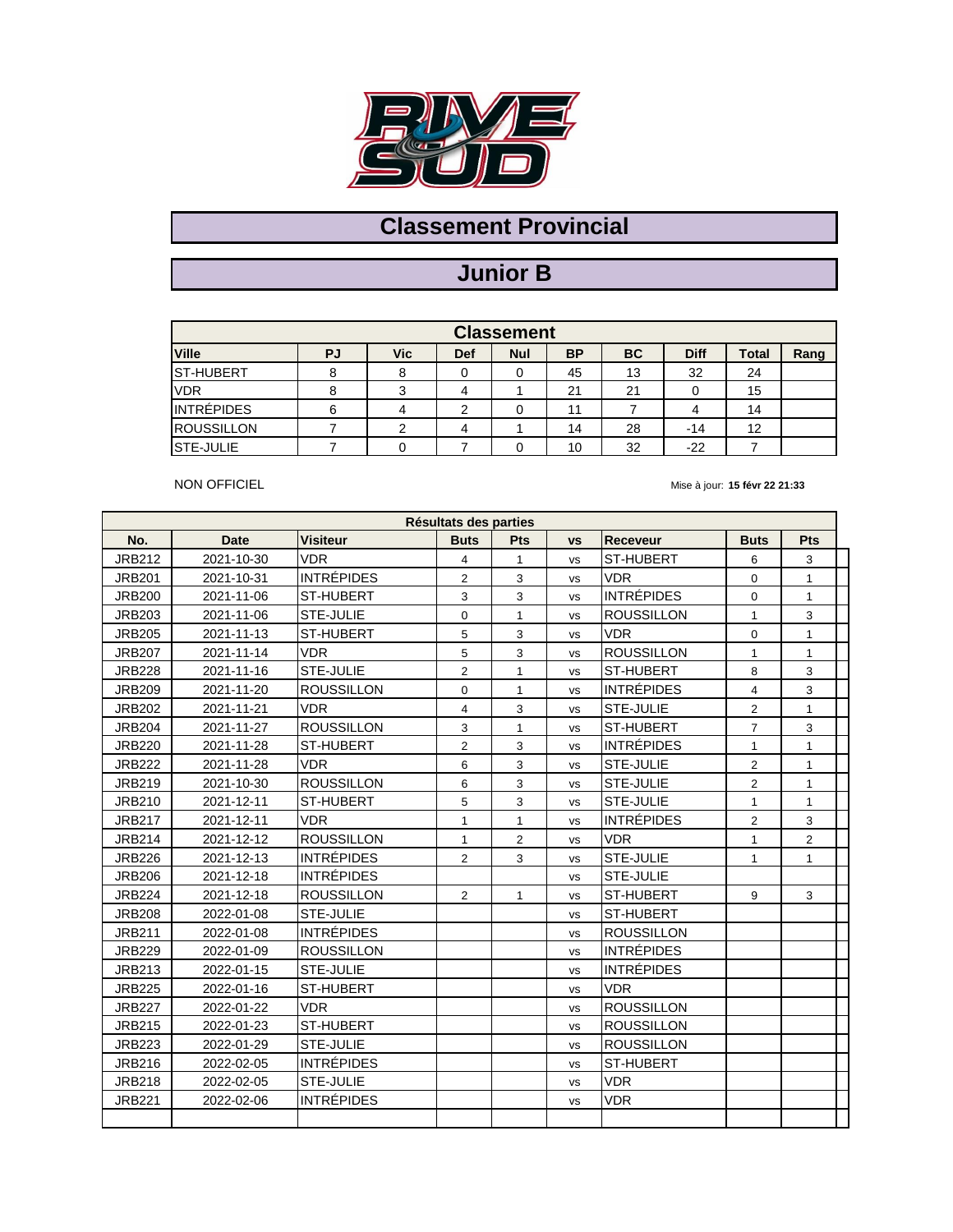

# **Cadette B**

| <b>Classement</b>    |    |            |                |            |           |    |             |              |      |  |  |  |
|----------------------|----|------------|----------------|------------|-----------|----|-------------|--------------|------|--|--|--|
| <b>Ville</b>         | PJ | <b>Vic</b> | Def            | <b>Nul</b> | <b>BP</b> | BC | <b>Diff</b> | <b>Total</b> | Rang |  |  |  |
| <b>STE-JULIE</b>     | 8  |            | 0              |            | 42        | 16 | 26          | 23           |      |  |  |  |
| <b>INTRÉPIDES</b>    | 6  | 5          |                | 0          | 38        | 17 | 21          | 16           |      |  |  |  |
| <b>ROUSSILLON</b>    | 6  | 3          | 3              | 0          | 21        | 25 | -4          | 12           |      |  |  |  |
| <b>BOUCHERVILLE</b>  | 6  |            | 4              |            | 16        | 30 | $-14$       | 9            |      |  |  |  |
| <b>VDR</b>           |    |            |                | 0          | 12        | 30 | $-18$       |              |      |  |  |  |
| <b>IST-HYACINTHE</b> | 3  |            | $\overline{2}$ |            | 10        | 21 | -11         | 5            |      |  |  |  |

NON OFFICIEL

| Résultats des parties |             |                     |                |                |           |                     |                |                |  |  |  |  |
|-----------------------|-------------|---------------------|----------------|----------------|-----------|---------------------|----------------|----------------|--|--|--|--|
| No.                   | <b>Date</b> | <b>Visiteur</b>     | <b>Buts</b>    | Pts            | <b>VS</b> | <b>Receveur</b>     | <b>Buts</b>    | <b>Pts</b>     |  |  |  |  |
| <b>CAB228</b>         | 2021-10-30  | <b>ROUSSILLON</b>   | $\overline{2}$ | $\mathbf{1}$   |           | STE-JULIE           | 4              | 3              |  |  |  |  |
| CAB214                | 2021-11-14  | <b>VDR</b>          | $\mathbf{1}$   | $\mathbf{1}$   | <b>VS</b> | <b>INTRÉPIDES</b>   | 3              | 3              |  |  |  |  |
| CAB221                | 2021-11-16  | <b>STE-JULIE</b>    | 3              | 3              | <b>VS</b> | <b>BOUCHERVILLE</b> | 0              | $\mathbf{1}$   |  |  |  |  |
| <b>CAB224</b>         | 2021-11-19  | ST-HYACINTHE        | $\overline{4}$ | $\mathbf{1}$   | <b>VS</b> | <b>INTRÉPIDES</b>   | 11             | 3              |  |  |  |  |
| CAB203                | 2021-11-20  | <b>STE-JULIE</b>    | $\overline{7}$ | 3              | <b>VS</b> | <b>ROUSSILLON</b>   | 3              | 1              |  |  |  |  |
| <b>CAB226</b>         | 2021-11-21  | <b>VDR</b>          | 3              | $\mathbf{1}$   | <b>VS</b> | <b>BOUCHERVILLE</b> | $\overline{4}$ | 3              |  |  |  |  |
| <b>CAB222</b>         | 2021-11-22  | <b>ROUSSILLON</b>   | 3              | 3              | <b>VS</b> | <b>VDR</b>          | $\mathbf{1}$   | $\mathbf{1}$   |  |  |  |  |
| CAB216                | 2021-11-28  | <b>ROUSSILLON</b>   | 5              | 3              | <b>VS</b> | <b>BOUCHERVILLE</b> | $\overline{2}$ | $\mathbf{1}$   |  |  |  |  |
| CAB232                | 2021-11-29  | <b>VDR</b>          | $\overline{2}$ | $\mathbf{1}$   | <b>VS</b> | STE-JULIE           | 3              | 3              |  |  |  |  |
| <b>CAB207</b>         | 2021-12-05  | <b>BOUCHERVILLE</b> | 6              | $\overline{2}$ | <b>VS</b> | STE-JULIE           | 6              | $\overline{2}$ |  |  |  |  |
| <b>CAB227</b>         | 2021-12-06  | <b>STE-JULIE</b>    | 6              | 3              | <b>VS</b> | <b>VDR</b>          | 0              | $\mathbf{1}$   |  |  |  |  |
| CAB210                | 2021-12-20  | <b>ROUSSILLON</b>   |                |                | <b>VS</b> | ST-HYACINTHE        |                |                |  |  |  |  |
| CAB229                | 2021-12-09  | <b>INTRÉPIDES</b>   | 9              | 3              | <b>VS</b> | <b>ROUSSILLON</b>   | $\overline{c}$ | 1              |  |  |  |  |
| CAB206                | 2021-12-12  | ST-HYACINTHE        | 5              | 3              | <b>VS</b> | <b>VDR</b>          | 3              | $\mathbf{1}$   |  |  |  |  |
| CAB211                | 2021-12-12  | <b>INTRÉPIDES</b>   | $\overline{7}$ | 3              | <b>VS</b> | <b>BOUCHERVILLE</b> | $\overline{2}$ | $\mathbf{1}$   |  |  |  |  |
| CAB215                | 2021-12-13  | <b>STE-JULIE</b>    | $\overline{7}$ | 3              | <b>VS</b> | ST-HYACINTHE        | $\mathbf{1}$   | $\mathbf{1}$   |  |  |  |  |
| CAB219                | 2021-12-18  | <b>BOUCHERVILLE</b> | $\overline{2}$ | $\mathbf{1}$   | <b>VS</b> | <b>INTRÉPIDES</b>   | 6              | 3              |  |  |  |  |
| <b>CAB208</b>         | 2021-12-19  | <b>VDR</b>          | $\overline{2}$ | $\mathbf{1}$   | <b>VS</b> | <b>ROUSSILLON</b>   | 6              | 3              |  |  |  |  |
| CAB223                | 2021-12-19  | <b>INTRÉPIDES</b>   | 2              | $\mathbf{1}$   | <b>VS</b> | STE-JULIE           | 6              | 3              |  |  |  |  |
| <b>CAB225</b>         | 2022-01-10  | <b>BOUCHERVILLE</b> |                |                | <b>VS</b> | ST-HYACINTHE        |                |                |  |  |  |  |
| CAB234                | 2022-01-12  | <b>ROUSSILLON</b>   |                |                | <b>VS</b> | <b>INTRÉPIDES</b>   |                |                |  |  |  |  |
| <b>CAB209</b>         | 2022-01-15  | <b>STE-JULIE</b>    |                |                | <b>VS</b> | <b>INTRÉPIDES</b>   |                |                |  |  |  |  |
| CAB213                | 2022-01-16  | <b>BOUCHERVILLE</b> |                |                | <b>VS</b> | <b>ROUSSILLON</b>   |                |                |  |  |  |  |
| CAB212                | 2022-01-17  | ST-HYACINTHE        |                |                | <b>VS</b> | <b>STE-JULIE</b>    |                |                |  |  |  |  |
| CAB218                | 2022-01-23  | ST-HYACINTHE        |                |                | <b>VS</b> | <b>ROUSSILLON</b>   |                |                |  |  |  |  |
| CAB230                | 2022-01-29  | ST-HYACINTHE        |                |                | <b>VS</b> | <b>BOUCHERVILLE</b> |                |                |  |  |  |  |
| <b>CAB220</b>         | 2022-01-31  | <b>VDR</b>          |                |                | <b>VS</b> | <b>ST-HYACINTHE</b> |                |                |  |  |  |  |
| CAB235                | 2022-02-02  | INTRÉPIDES          |                |                | <b>VS</b> | ST-HYACINTHE        |                |                |  |  |  |  |
| CAB217                | 2022-02-06  | <b>INTRÉPIDES</b>   |                |                | <b>VS</b> | <b>VDR</b>          |                |                |  |  |  |  |
| CAB231                | 2022-02-13  | <b>BOUCHERVILLE</b> |                |                | vs        | <b>VDR</b>          |                |                |  |  |  |  |
|                       |             |                     |                |                |           |                     |                |                |  |  |  |  |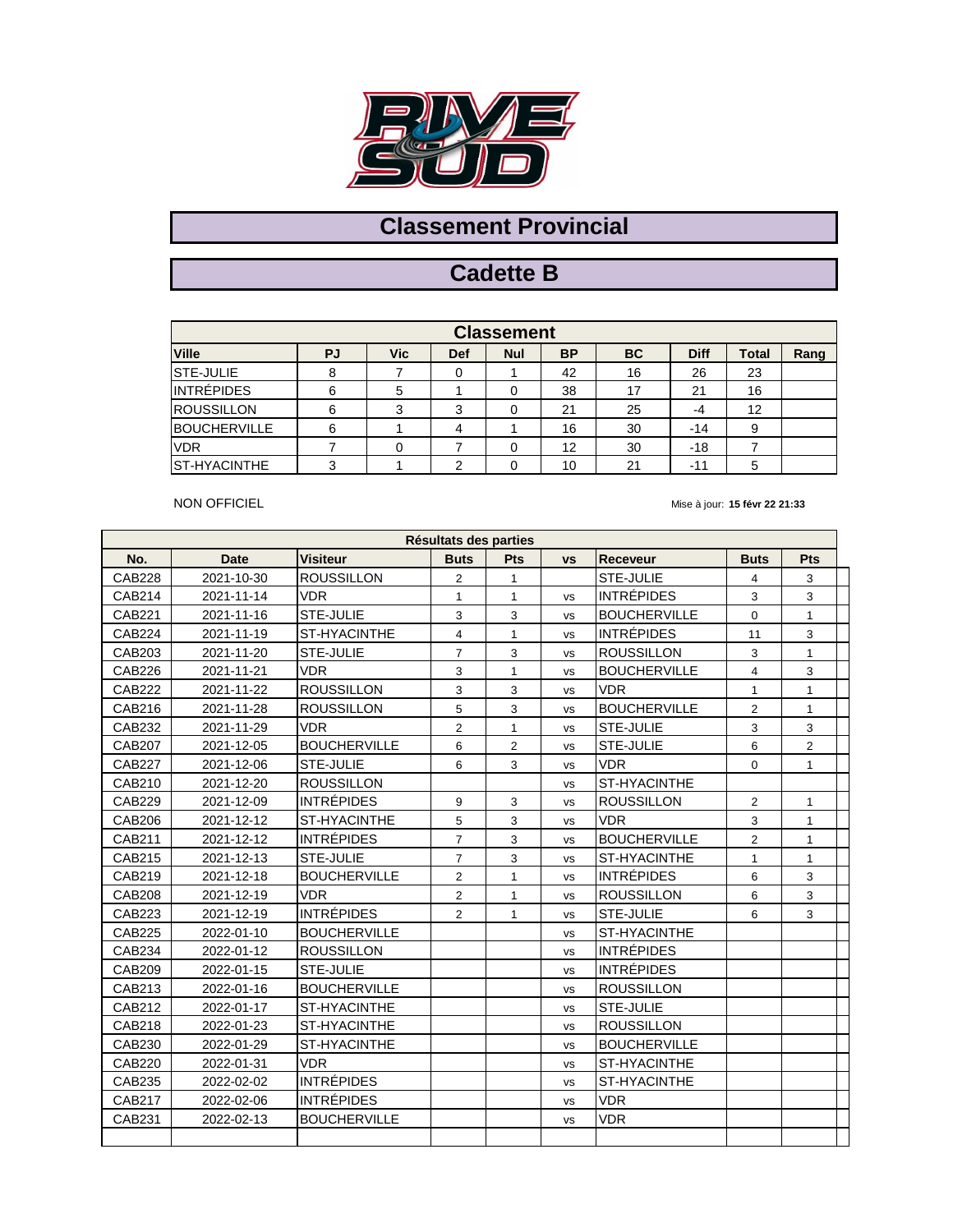

### **Intermédiaire A**

| <b>Classement</b>     |    |     |     |            |           |           |             |       |      |  |  |  |
|-----------------------|----|-----|-----|------------|-----------|-----------|-------------|-------|------|--|--|--|
| <b>Ville</b>          | PJ | Vic | Def | <b>Nul</b> | <b>BP</b> | <b>BC</b> | <b>Diff</b> | Total | Rang |  |  |  |
| <b>BOUCHERVILLE 2</b> |    |     | ◠   |            | 36        | 21        | 15          | 16    |      |  |  |  |
| <b>VDR</b>            |    |     | 4   | າ          | 28        | 36        | -8          | 16    |      |  |  |  |
| <b>BOUCHERVILLE 1</b> |    |     | ◠   | ◠          | 14        | 13        |             | 15    |      |  |  |  |
| <b>ROUSSILLON</b>     |    |     |     |            | 31        | 17        | 14          | 13    |      |  |  |  |
| <b>INTRÉPIDES</b>     | 6  |     | 5   |            | 15        | 37        | $-22$       | 8     |      |  |  |  |

NON OFFICIEL

| Résultats des parties |             |                       |                         |                         |           |                       |                |                |  |  |
|-----------------------|-------------|-----------------------|-------------------------|-------------------------|-----------|-----------------------|----------------|----------------|--|--|
| No.                   | <b>Date</b> | <b>Visiteur</b>       | <b>Buts</b>             | Pts                     | <b>VS</b> | <b>Receveur</b>       | <b>Buts</b>    | <b>Pts</b>     |  |  |
| <b>INA101</b>         | 2021-11-01  | <b>VDR</b>            | 5                       | $\mathbf{1}$            | <b>VS</b> | <b>ROUSSILLON</b>     | 11             | 3              |  |  |
| <b>INA103</b>         | 2021-11-03  | <b>BOUCHERVILLE 1</b> | 4                       | 3                       | <b>VS</b> | <b>INTRÉPIDES</b>     | 2              | $\mathbf{1}$   |  |  |
| <b>INA112</b>         | 2021-11-07  | <b>ROUSSILLON</b>     | 5                       | 3                       | <b>VS</b> | <b>BOUCHERVILLE 2</b> | $\overline{4}$ | $\mathbf{1}$   |  |  |
| <b>INA126</b>         | 2021-11-07  | <b>VDR</b>            | $\mathbf{1}$            | $\overline{2}$          | <b>VS</b> | <b>BOUCHERVILLE 1</b> | $\mathbf{1}$   | $\overline{2}$ |  |  |
| <b>INA120</b>         | 2021-11-08  | <b>BOUCHERVILLE 2</b> | $\overline{\mathbf{c}}$ | $\overline{\mathbf{c}}$ | <b>VS</b> | <b>VDR</b>            | $\overline{2}$ | $\mathbf{2}$   |  |  |
| <b>INA113</b>         | 2021-11-15  | <b>BOUCHERVILLE 1</b> | 3                       | 3                       | <b>VS</b> | <b>VDR</b>            | $\overline{2}$ | $\mathbf{1}$   |  |  |
| <b>INA104</b>         | 2021-11-16  | <b>INTRÉPIDES</b>     | 2                       | $\mathbf{1}$            | <b>VS</b> | <b>BOUCHERVILLE 2</b> | 9              | 3              |  |  |
| <b>INA129</b>         | 2021-11-22  | <b>INTRÉPIDES</b>     | 5                       | 3                       | <b>VS</b> | <b>VDR</b>            | 4              | $\mathbf{1}$   |  |  |
| <b>INA102</b>         | 2021-11-23  | <b>ROUSSILLON</b>     | $\overline{2}$          | 3                       | <b>VS</b> | <b>BOUCHERVILLE 1</b> | $\mathbf{1}$   | $\mathbf{1}$   |  |  |
| <b>INA128</b>         | 2021-11-28  | <b>BOUCHERVILLE 1</b> | $\overline{4}$          | 3                       | <b>VS</b> | <b>BOUCHERVILLE 2</b> | $\mathbf{1}$   | $\mathbf{1}$   |  |  |
| <b>INA106</b>         | 2021-11-30  | <b>VDR</b>            | 0                       | $\overline{2}$          | vs        | <b>BOUCHERVILLE 1</b> | 0              | $\overline{2}$ |  |  |
| <b>INA114</b>         | 2021-11-28  | <b>INTRÉPIDES</b>     | $\mathbf{1}$            | $\mathbf{1}$            | <b>VS</b> | <b>ROUSSILLON</b>     | 8              | 3              |  |  |
| <b>INA100</b>         | 2021-12-06  | <b>BOUCHERVILLE 2</b> | 9                       | 3                       | <b>VS</b> | <b>VDR</b>            | $\overline{2}$ | $\mathbf{1}$   |  |  |
| <b>INA111</b>         | 2021-12-11  | <b>VDR</b>            | 9                       | 3                       | <b>VS</b> | <b>INTRÉPIDES</b>     | 3              | $\mathbf{1}$   |  |  |
| <b>INA109</b>         | 2021-12-13  | <b>INTRÉPIDES</b>     | $\overline{2}$          | $\mathbf{1}$            | <b>VS</b> | <b>VDR</b>            | 3              | 3              |  |  |
| <b>INA105</b>         | 2021-12-15  | <b>BOUCHERVILLE 2</b> | 6                       | 3                       | <b>VS</b> | <b>ROUSSILLON</b>     | 5              | $\mathbf{1}$   |  |  |
| <b>INA110</b>         | 2021-12-19  | <b>BOUCHERVILLE 2</b> | 5                       | 3                       | <b>VS</b> | <b>BOUCHERVILLE 1</b> | $\mathbf{1}$   | $\mathbf{1}$   |  |  |
| <b>INA108</b>         | 2022-01-04  | <b>BOUCHERVILLE 1</b> |                         |                         | <b>VS</b> | <b>BOUCHERVILLE 2</b> |                |                |  |  |
| <b>INA107</b>         | 2022-01-05  | <b>ROUSSILLON</b>     |                         |                         | <b>VS</b> | <b>INTRÉPIDES</b>     |                |                |  |  |
| <b>INA124</b>         | 2022-01-09  | <b>INTRÉPIDES</b>     |                         |                         | <b>VS</b> | <b>BOUCHERVILLE 2</b> |                |                |  |  |
| <b>INA122</b>         | 2022-01-11  | <b>ROUSSILLON</b>     |                         |                         | <b>VS</b> | <b>BOUCHERVILLE 1</b> |                |                |  |  |
| <b>INA115</b>         | 2022-01-12  | <b>BOUCHERVILLE 2</b> |                         |                         | <b>VS</b> | <b>INTRÉPIDES</b>     |                |                |  |  |
| <b>INA127</b>         | 2022-01-19  | <b>ROUSSILLON</b>     |                         |                         | <b>VS</b> | <b>INTRÉPIDES</b>     |                |                |  |  |
| <b>INA121</b>         | 2022-01-23  | <b>VDR</b>            |                         |                         | <b>VS</b> | <b>ROUSSILLON</b>     |                |                |  |  |
| <b>INA125</b>         | 2022-01-26  | <b>BOUCHERVILLE 2</b> |                         |                         | <b>VS</b> | <b>ROUSSILLON</b>     |                |                |  |  |
| <b>INA118</b>         | 2022-01-29  | <b>BOUCHERVILLE 1</b> |                         |                         | <b>VS</b> | <b>ROUSSILLON</b>     |                |                |  |  |
| <b>INA119</b>         | 2022-02-01  | <b>INTRÉPIDES</b>     |                         |                         | <b>VS</b> | <b>BOUCHERVILLE 1</b> |                |                |  |  |
| <b>INA123</b>         | 2022-02-05  | <b>BOUCHERVILLE 1</b> |                         |                         | <b>VS</b> | <b>INTRÉPIDES</b>     |                |                |  |  |
| <b>INA117</b>         | 2022-02-10  | <b>ROUSSILLON</b>     |                         |                         | <b>VS</b> | <b>VDR</b>            |                |                |  |  |
| <b>INA116</b>         | 2022-02-13  | <b>VDR</b>            |                         |                         | <b>VS</b> | <b>BOUCHERVILLE 2</b> |                |                |  |  |